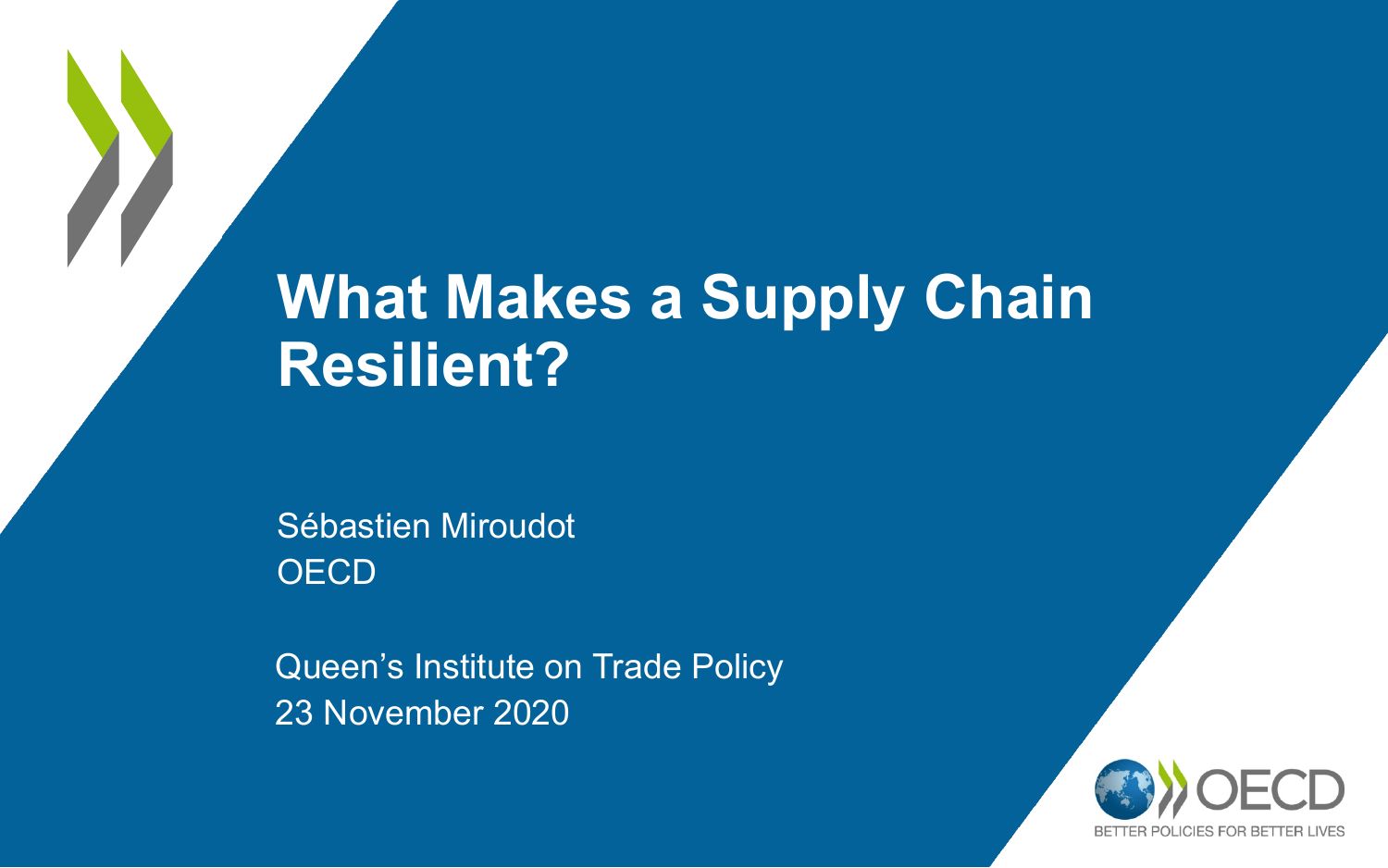

#### **COVID-19 has re-ignited debates about global production**

- Do global value chains (GVCs) make economies more vulnerable when exposed to shocks?
- Will more domestic production and shorter value chains make GVCs more resilient?
- What is the role of firms and governments?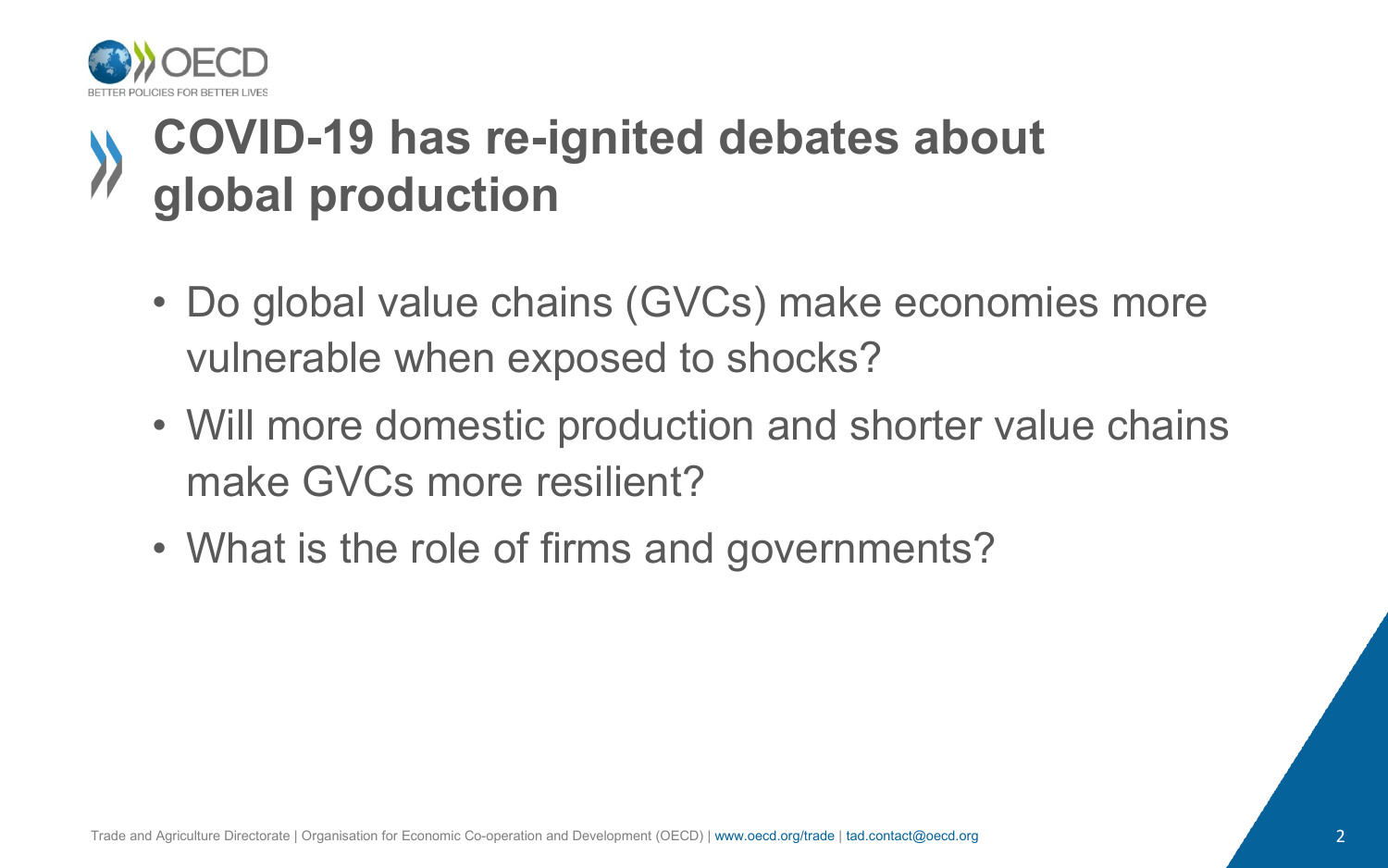

#### **[Concerns about GVCs: face masks](https://read.oecd-ilibrary.org/view/?ref=132_132616-l4i0j8ci1q&title=The-Face-Mask-Global-Value-Chain-in-the-COVID-19-Outbreak-Evidence-and-Policy-Lessons)**

**The face mask value chains and its main bottlenecks during COVID-19**



Source: OECD (2020). https://read.oecd-ilibrary.org/view/?ref=132\_132616-l4i0j8ci1q&title=The-Face-Mask-Global-Value-Chain-in-the-COVID-19-Outb<br>Evidence-and-Policy-Lessons

Trade and Agriculture Directorate | Organisation for Economic Co-operation and Development (OECD) | www.oecd.org/trade | tad.contact@oecd.org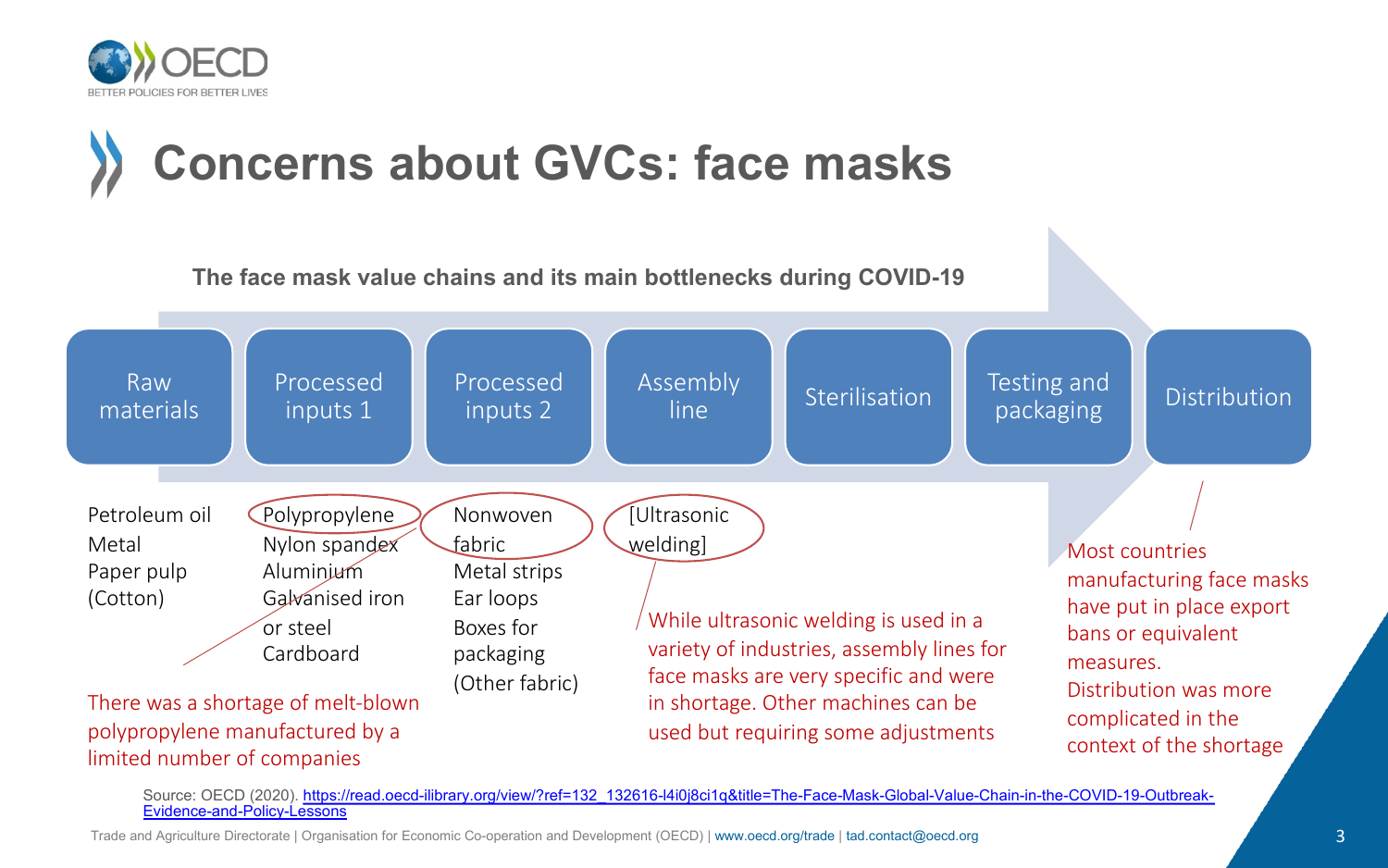

# **GVCs and COVID-19: re-assessing the evidence**

- GVCs have been rather resilient during COVID-19
	- Limited disruptions in food supply chains and pharmaceuticals
	- A major shortage for key medical supplies but due to an unanticipated surge in demand (and addressed through GVCs)
- Main issues with COVID-19 based on OFCD interviews with firms:
	- Disruptions in transport networks
	- Volatility of demand
	- Health measures in domestic economies
	- Policy uncertainties
- Factors of resilience:
	- Risk management strategies
	- Safety stocks and capacity to increase production
	- Shifting production across locations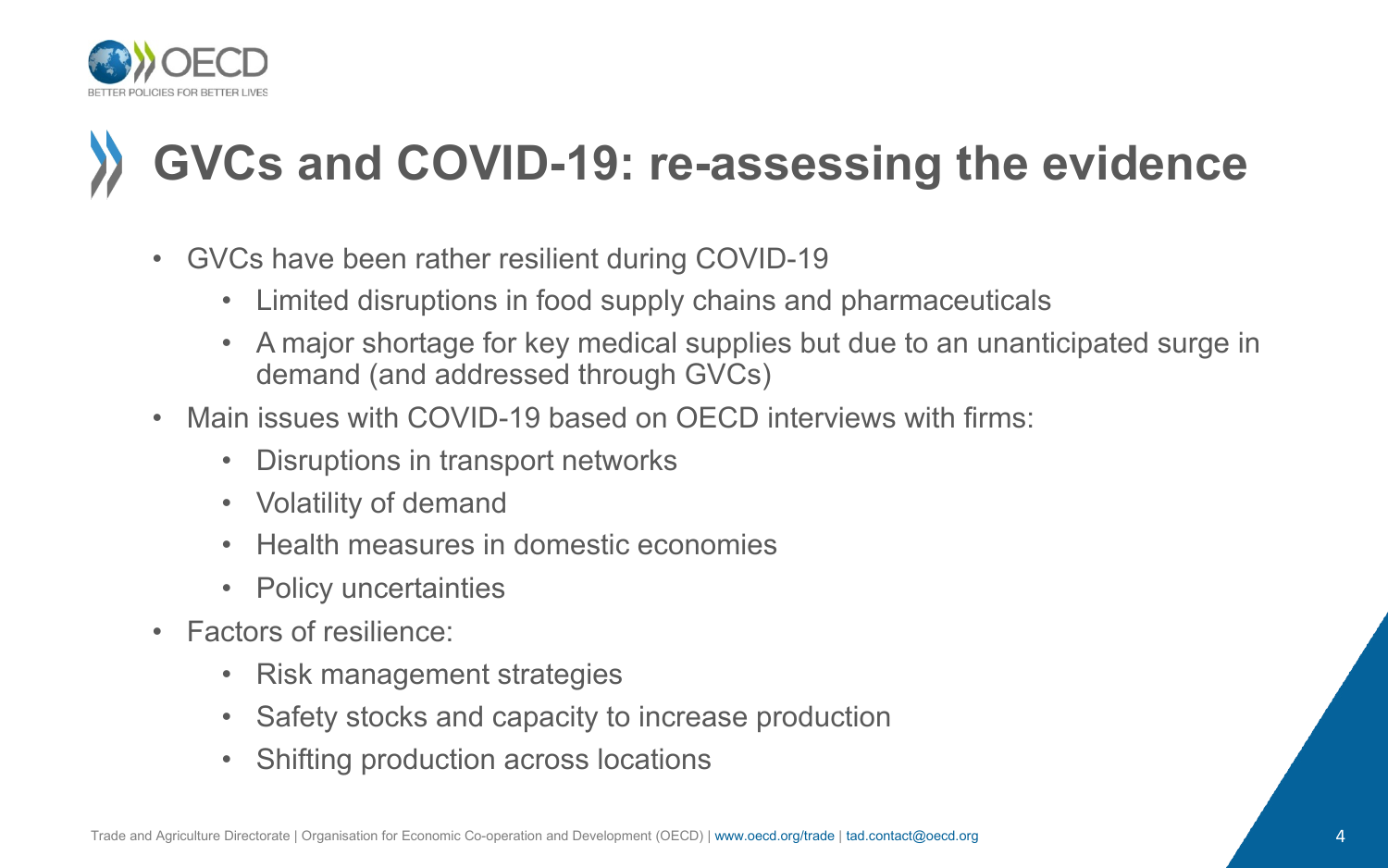

## **Robustness versus resilience in GVCs**

- Robustness is the capacity to continue to produce during a crisis
	- Achieving robustness is generally more costly (and during a pandemic, this 'cost' involves exposing workers to risks)
	- Robustness is an objective for the production of essential products or activities that cannot be easily stopped
- Resilience is the ability to return to normal operations in an acceptable period of time after being disrupted
	- Some firms accept risks (and prefer to not invest to be robust) they focus on the time to recover in their risk management strategies
- Complex value chains (with production in multiple countries) are generally less robust but more resilient (i.e. they recover more quickly)
- Single sourcing is a strategy focusing more on resilience while the redundancy in suppliers is a strategy aiming more at robustness
- Some risk management strategies are common to robustness and resilience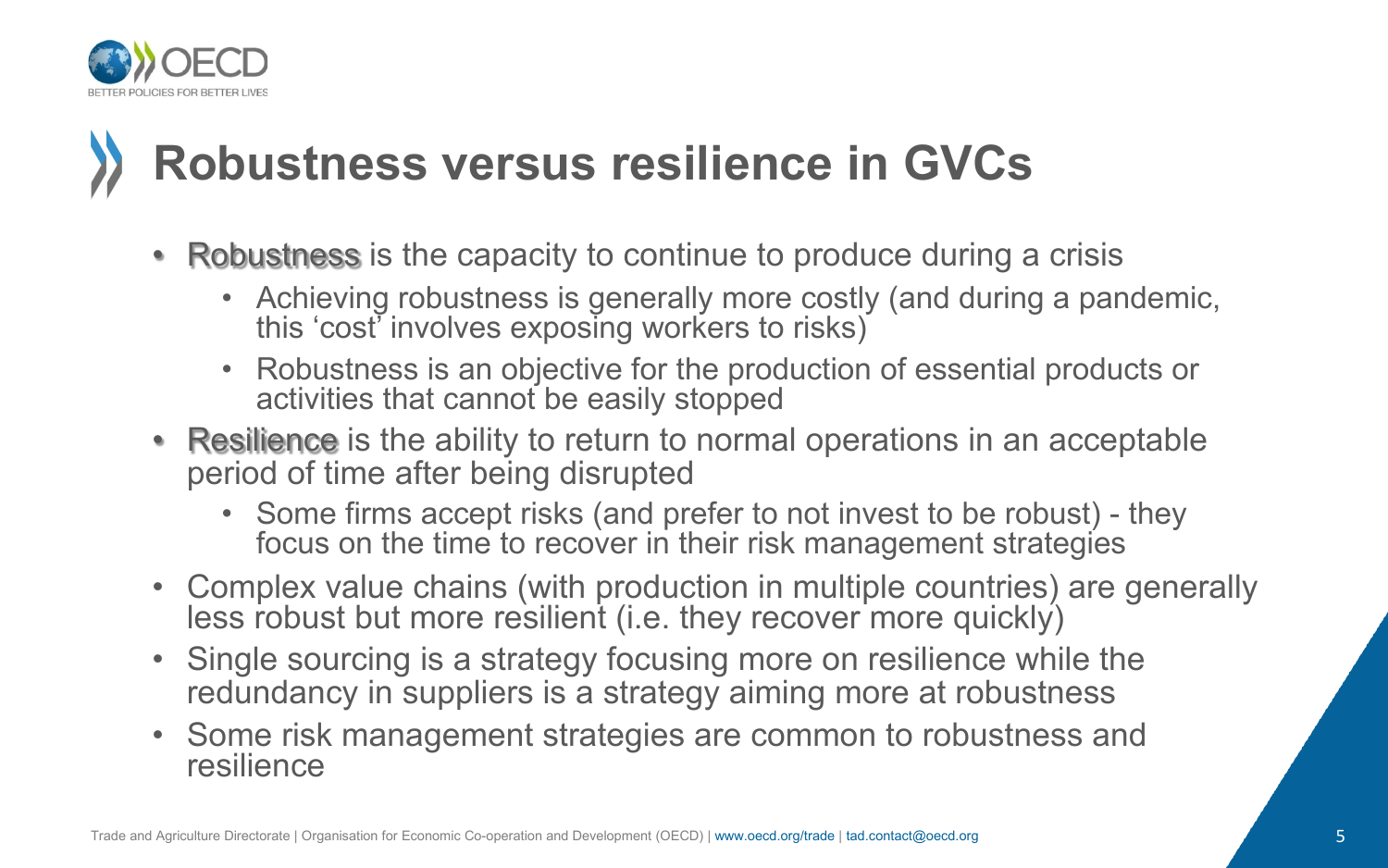

#### **Redundancy in suppliers and production capacity?**

- Redundancy is part of the toolkit of risk management strategies…
- … but generally has a limited utility
- Often a costly and impractical strategy
	- Useful for high frequency and high impact risks
- Empirical analysis suggests that firms relying on single sourcing are more resilient than firms with diversified sourcing (Jain, Girotra and Netessine, 2016)
	- Importance of long-term relationships with suppliers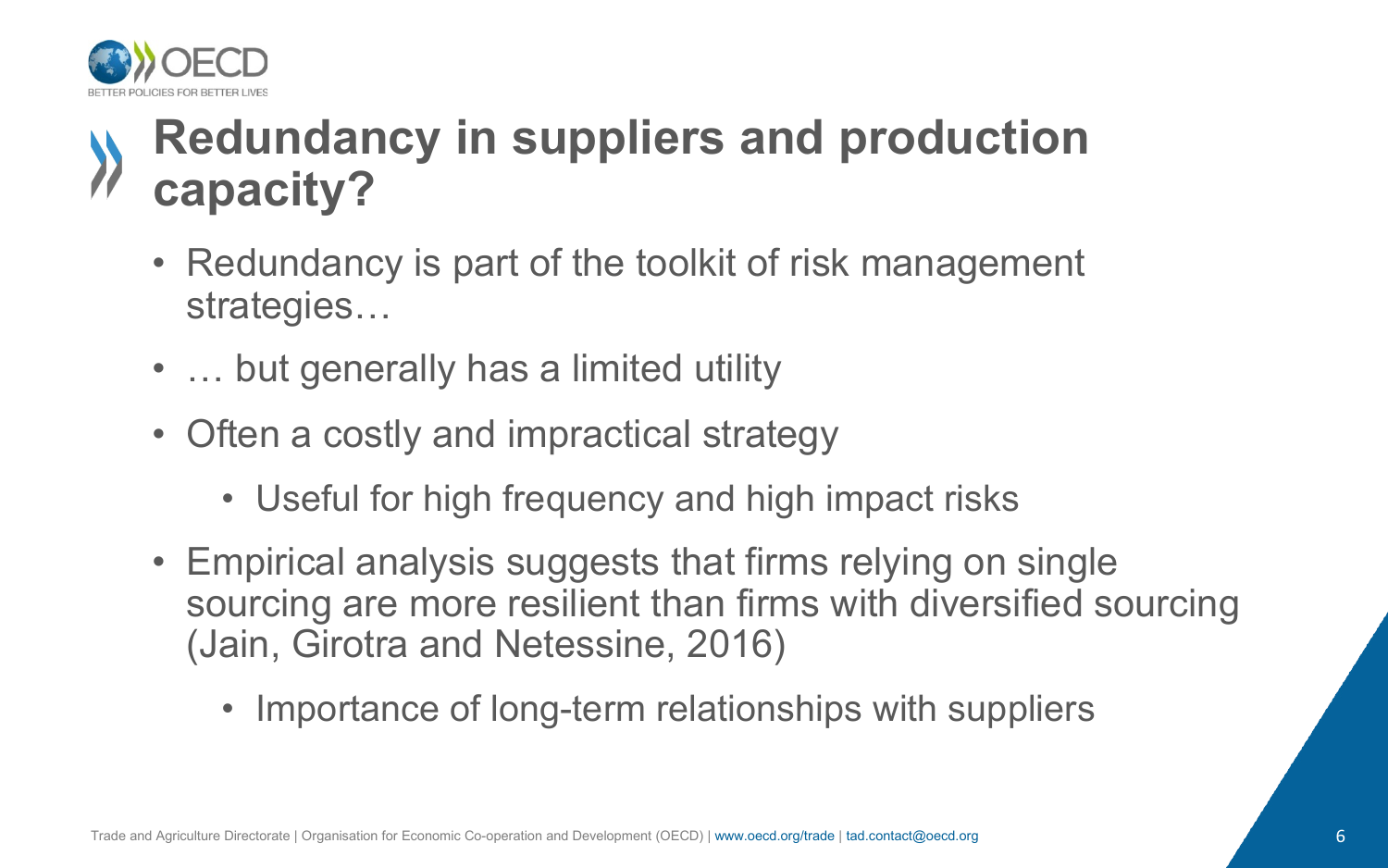

# **Just-in-case strategies instead of just-in-time?**

- A bit of a misunderstanding about just-in-time manufacturing:
	- Not anymore the dominant manufacturing model (replaced by agile manufacturing)
	- Most resilient companies also favor lean manufacturing
		- Most efficient companies are the most resilient
	- Just-in-time strategies and efficient risk management generally go together
- If 'just-in-case' means creating buffer stocks, companies with lower costs for inventories are better placed to do it.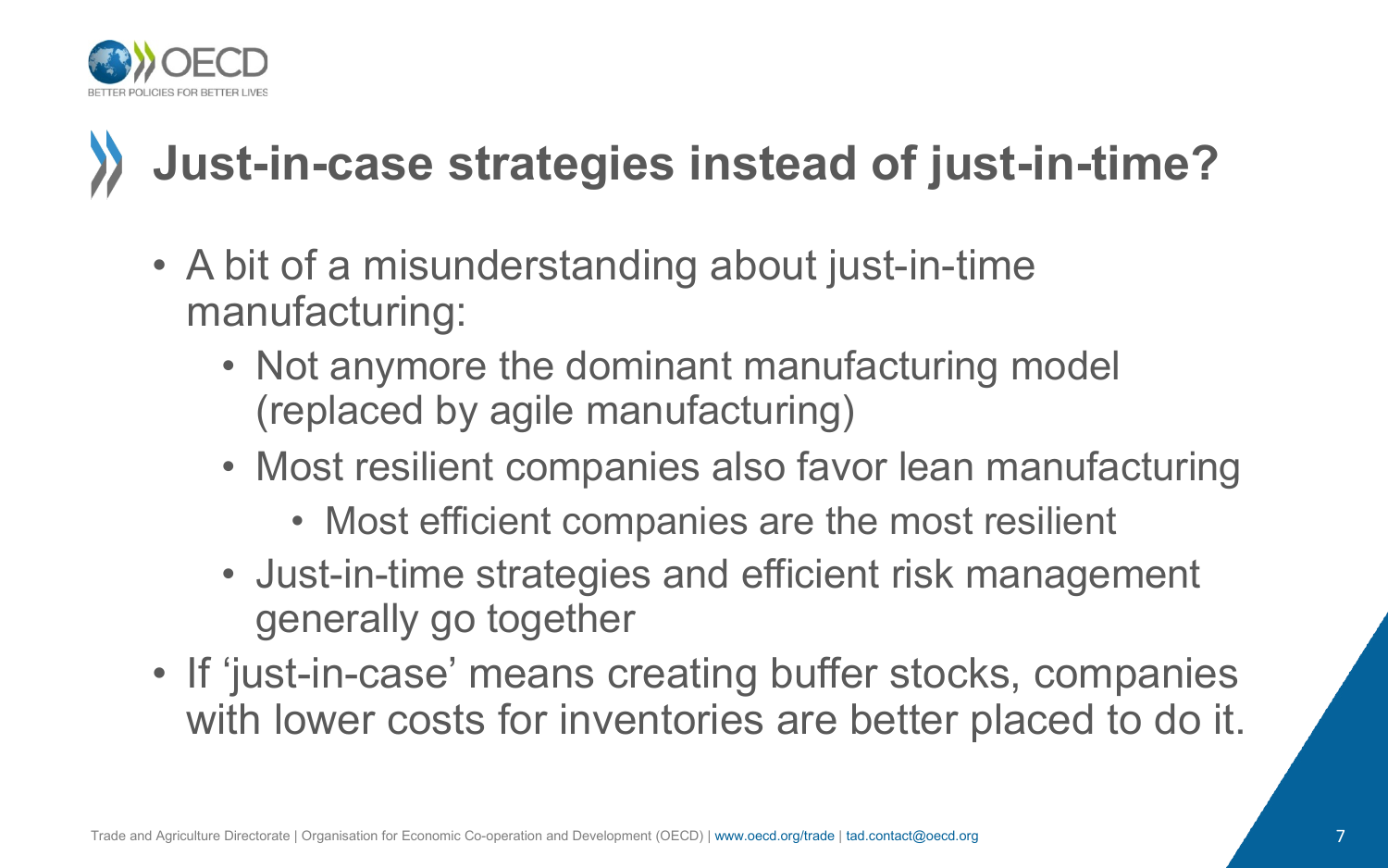

## **Reshoring and shorter value chains?**

- No empirical support for the idea that domestic production is more resilient
	- Risks are different at home and when producing abroad
	- Firms are resilient through their international production networks
- Reshoring is generally motivated by other determinants than reducing the supply chain risk
- No evidence either that reshoring is actually happening
- Basic economic mechanisms remain in favor of the international fragmentation of production
	- Scale economies, gains from specialization, serving different markets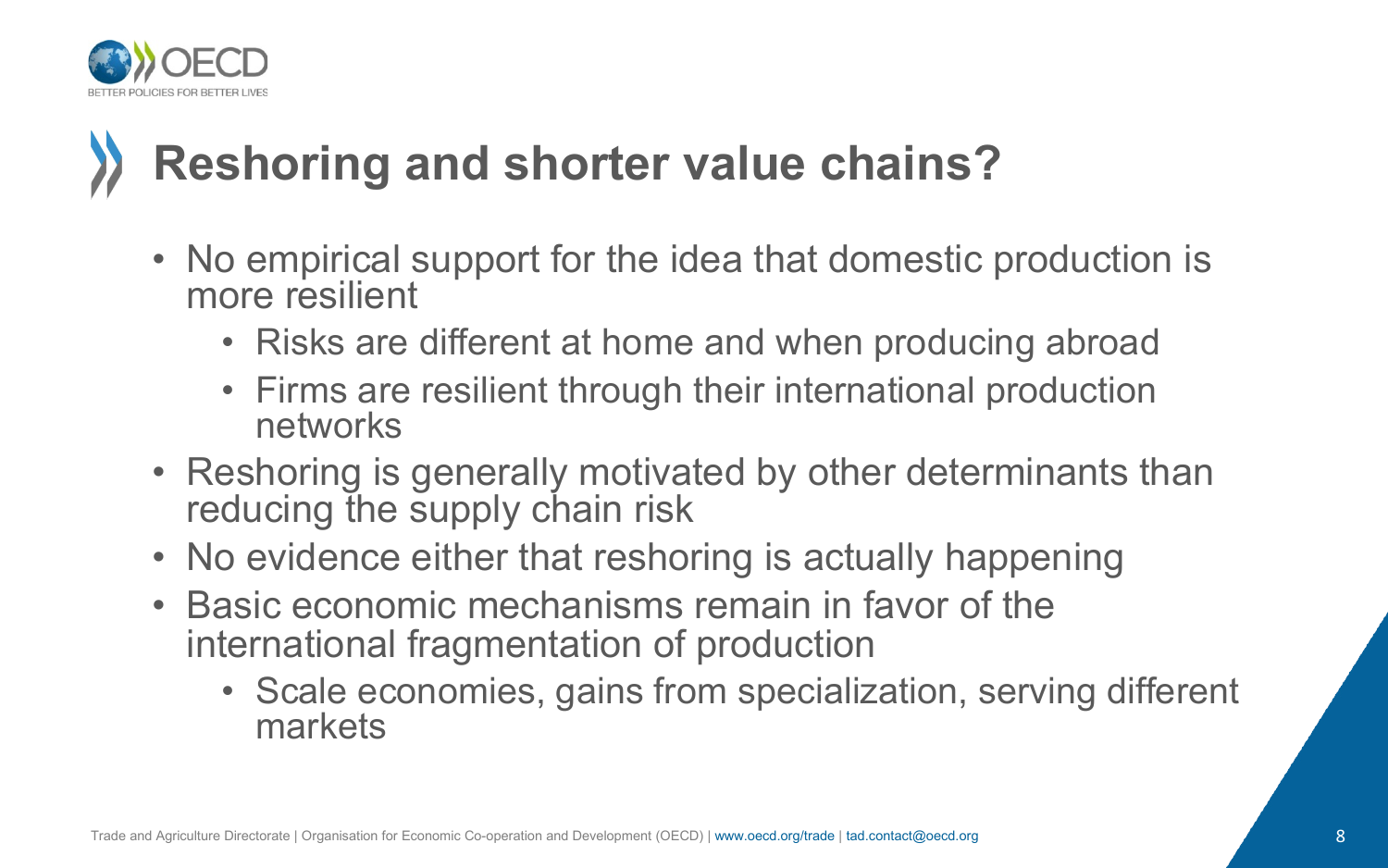

## **What part of the value chain can be reshored?**

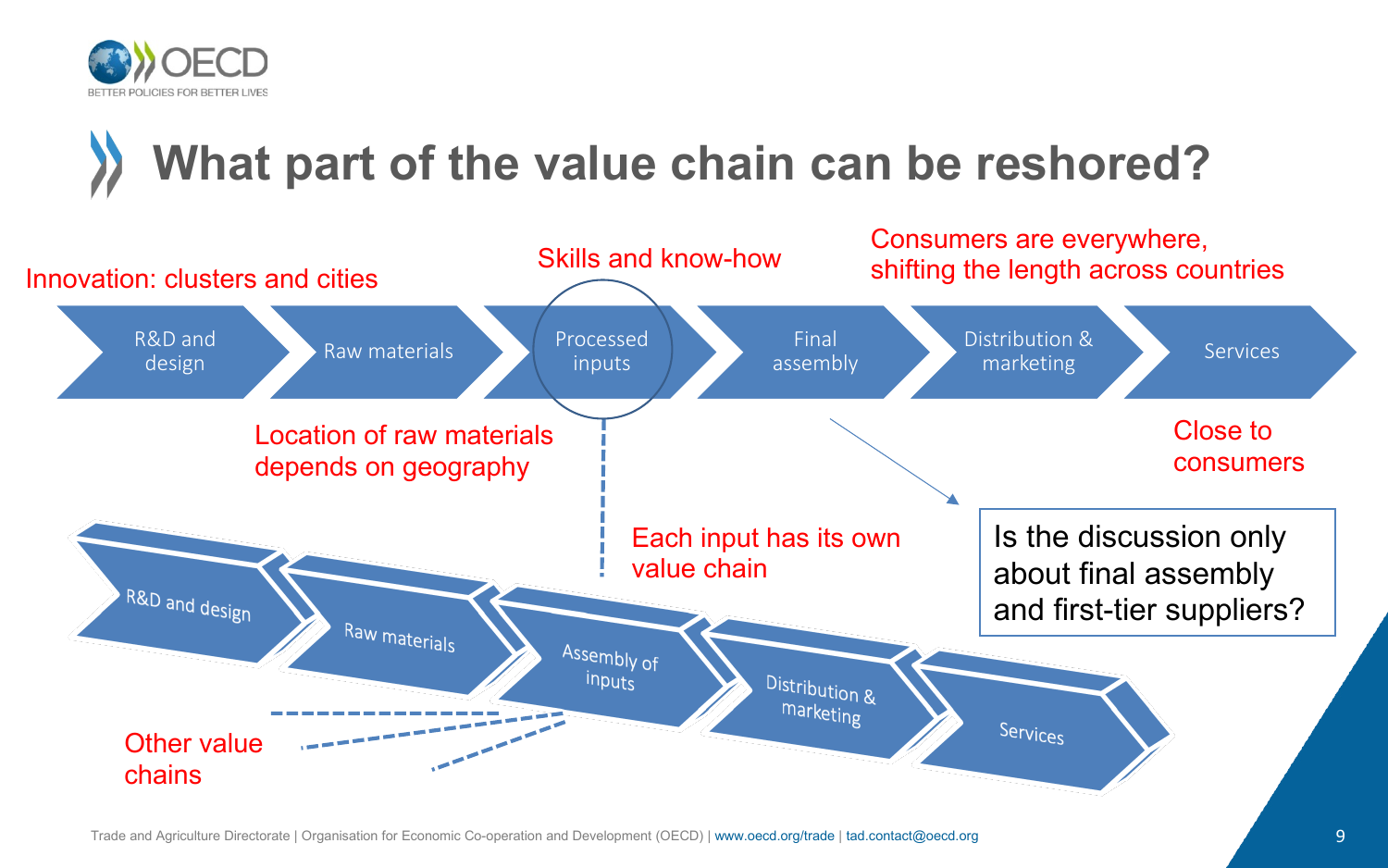

#### **Resilience at the firm level: emphasis on capabilities of firms**

- Agility: A management structure that allows to quickly take decisions when disruptions happen to mitigate their impact
- Flexibility: Be in a position to change the production process, to manage human resources, to re-route inputs, products, etc. when disruptions are there
- Visibility: Risk assessment all along the value chain, real-time monitoring, information on all suppliers and the time they need to recover
- Cooperation: With suppliers to help them to recover quickly, as well as with customers to let them know the impact of the disruption and find solutions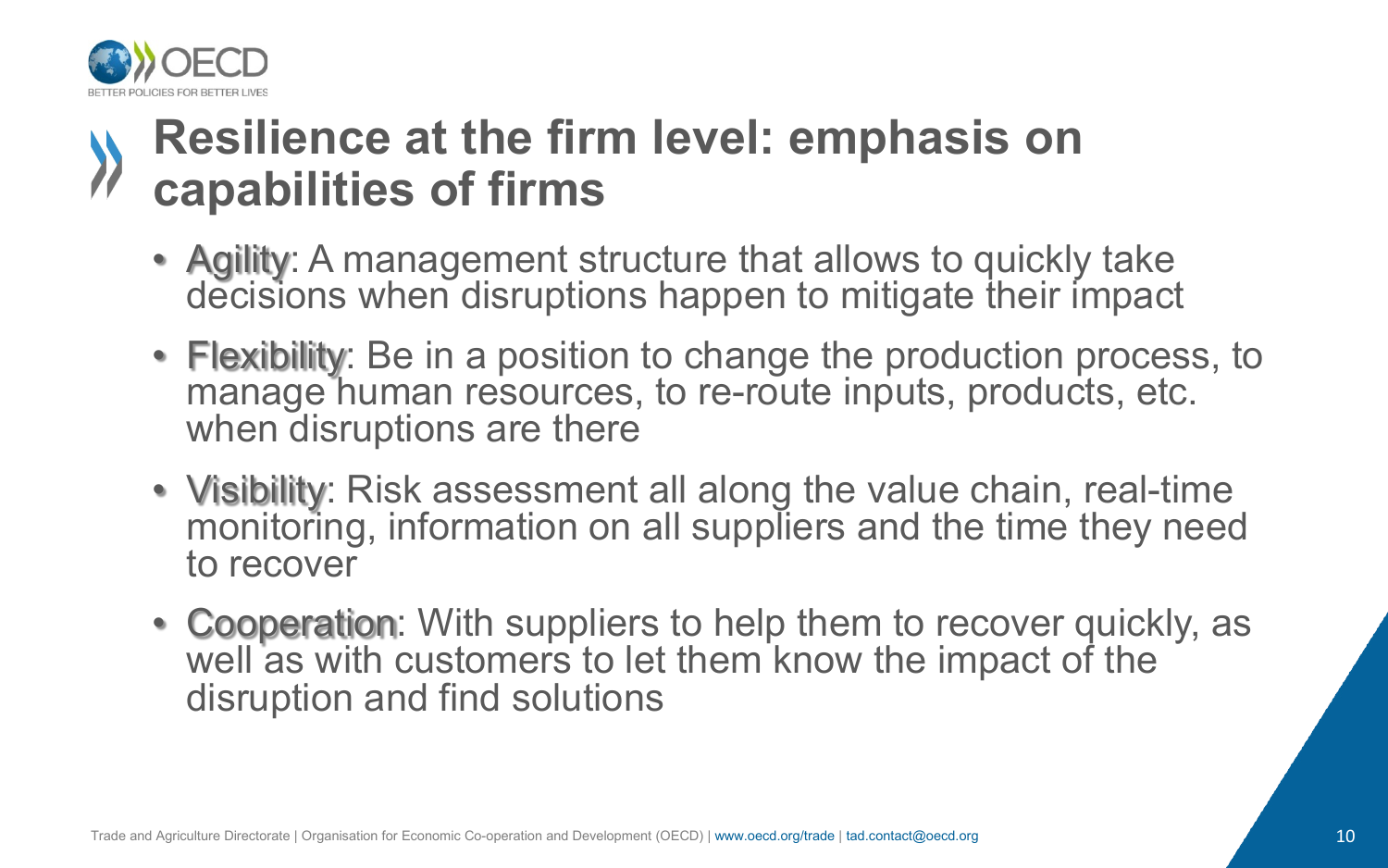

#### **Resilience at the GVC or country level: how to define it?**

- Diversification in sourcing is different at the firm and country level
	- Different firms relying on single sourcing can source inputs from different countries
	- No strong evidence of concentration of supply for most products and countries
- Firm heterogeneity: not all firms are well prepared for risks but some are
	- Resilience becomes an issue for more vulnerable firms (e.g. SMEs)
- Is the robustness of GVCs for essential products the main issue for resilient GVCs from a government perspective?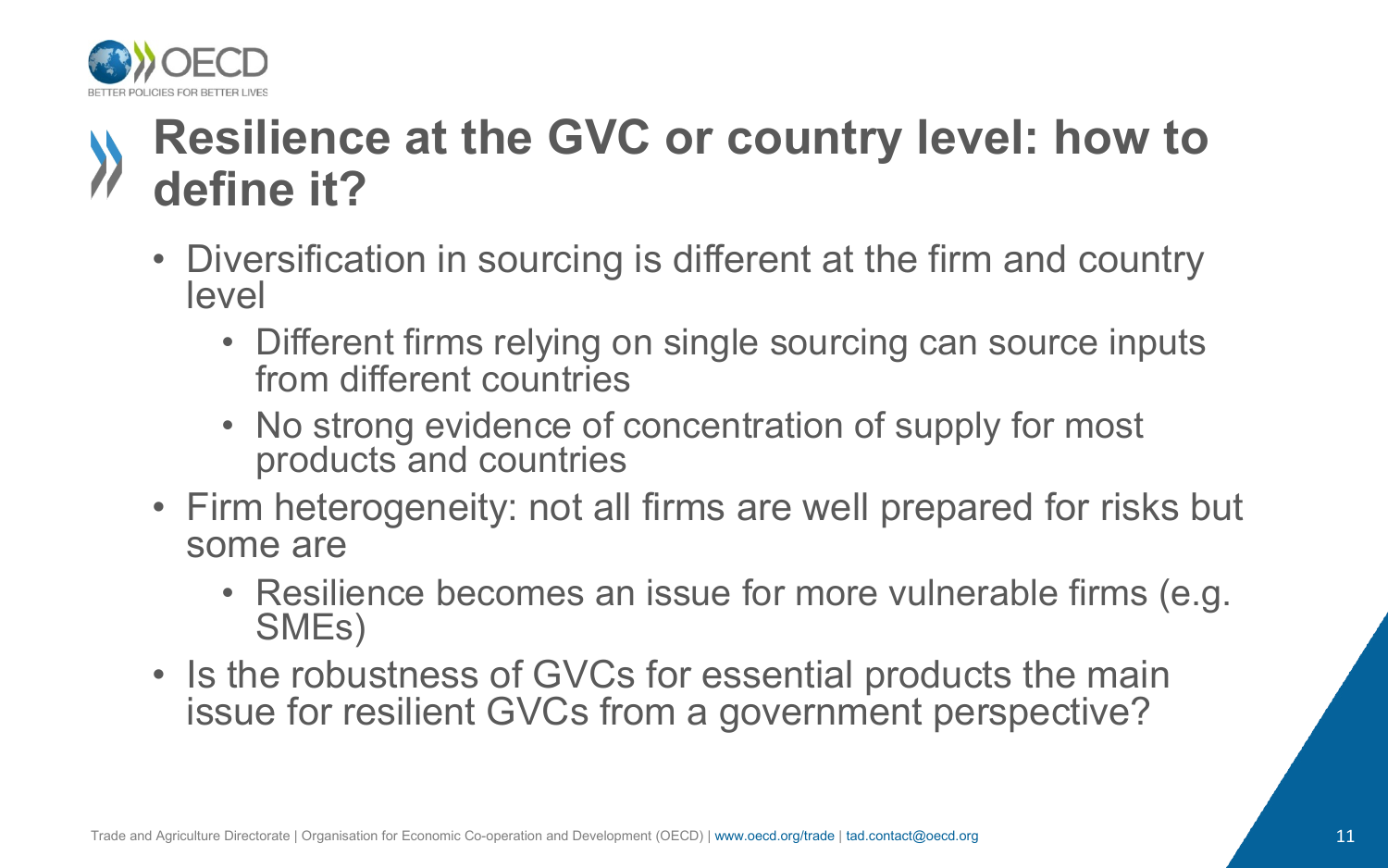

## **The way forward?**

- Policies for GVCs need careful consideration
	- The benefits of new GVC policies should outweigh the risks
	- Experimenting with new trade and investment policies is risky in the middle of a deep economic crisis and growth of protectionism
- Role of governments:
	- During the crisis: Maintaining the functioning of key infrastructure, adapting regulations
	- Anticipating crises: Be as prepared as companies, contingency plans (e.g. to scale up production of essential goods) and specific agreements to limit the use of trade restrictions
	- Creating a stable regulatory environment (i.e. reducing policy risk)